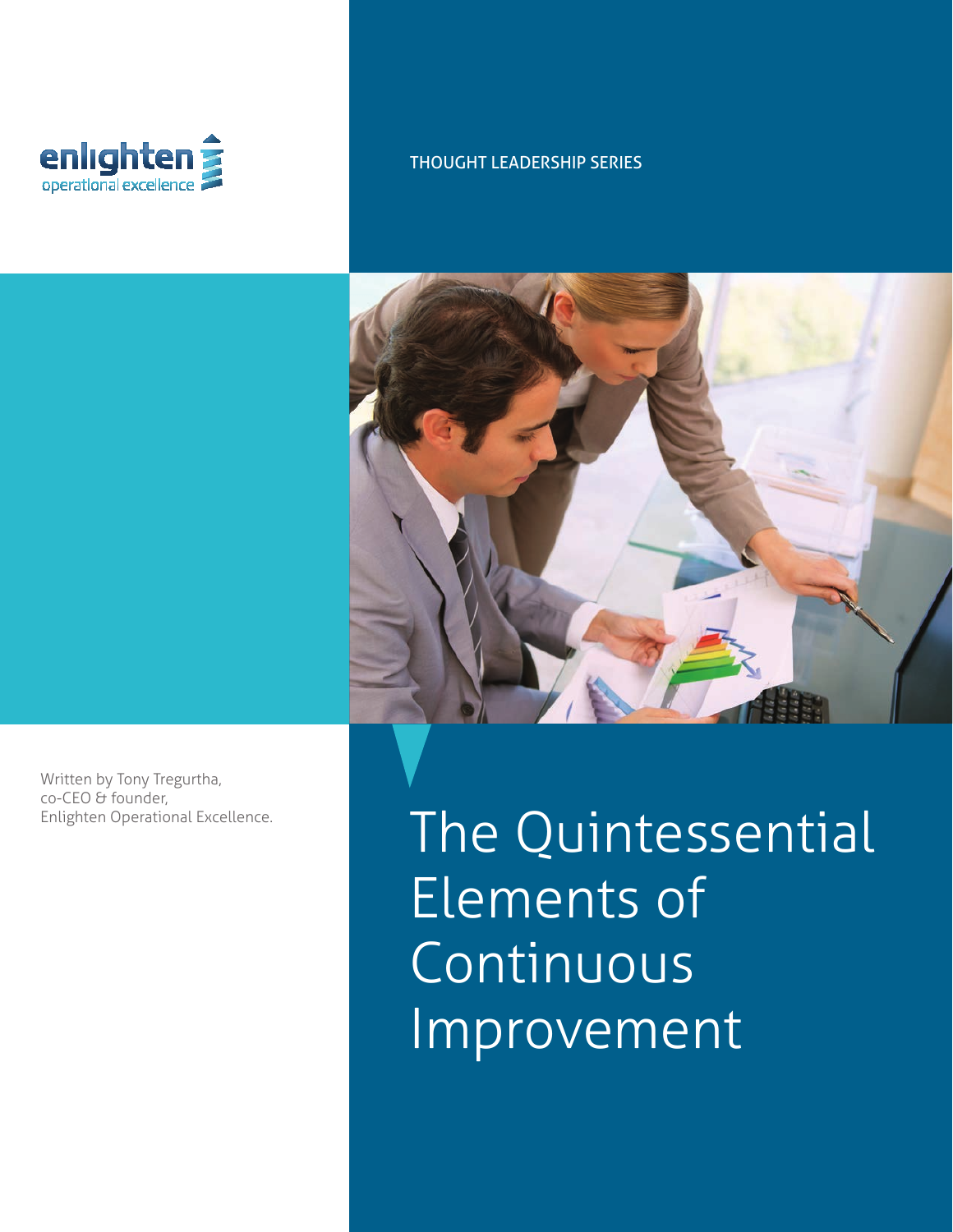Creating operational excellence and instilling a culture of continuous improvement is a utopia that most organizations never reach. Nonetheless, certain industries have witnessed much greater success than others in the quest for continuous improvement. The manufacturing industry, for instance, wholeheartedly embraced the quality movement many decades ago, which has led to continuously improving organizations. White collar environments, on the other hand, still struggle to achieve the desired outcomes of their business improvement or more recently their Six Sigma Lean efforts. What sets some industries apart from others, and what steps can white collar organizations take to replicate the success witnessed by their high performing peers in other industries?

High performance organizations embrace clear and consistent measurement as the cornerstone of continuous learning and improvement. They have a deep understanding of their current performance based on a robust system of metrics (feedback) that has been firmly entrenched in the organization. In these organizations, it has become inconceivable to think about continuous improvement without this rigorous system of metrics that systematically provides performance feedback to those responsible. To further illustrate this point, let us look at how high performance is attained in the sporting and manufacturing industries.

### Sporting industry

The sporting industry is synonymous with high performance and continuous improvement. So how do athletes go about achieving world-class performance? What specifically do they do, and what benchmarks do they use? These were the type of questions Australia reflected on after failing to win even one single gold medal at the 1976 Olympic Games in Montreal. The national pride of the sports-proud country was wounded, prompting the industry to radically reinvent itself. The results over subsequent Olympic Games were staggering. Performance continuously improved to the extent that by the 1996, 2000 and 2004 Olympics, Australia was the highest per-capita winning nation in the world. In 2000, Australia - with a population of 23 million- took home a whopping 16 gold medals and 58 medals overall, the same overall medal tally as 3rd place China - a country with a population of 1.3 billion.

How were Australian athletes able to so radically improve their performance and achieve these spectacular results? As a first step, Australia organized its continuous improvement efforts by establishing the Australian Institute of Sport (AIS). The AIS called in athletes with high potential and started measuring every single aspect of performance, such as the athlete's diet, weight, exercise, sleeping patterns, heart rate, strength and resting practices. This information was then fed back to the athletes and their respective coaches to understand what determined top performance, to challenge under-performance, and to reinforce excellence. It was this process of embracing measurement as the basis of learning and providing continuous feedback to those responsible for performance that led to Australia's phenomenal results.

## Manufacturing industry

The manufacturing industry has a reputation for its dedication to operational excellence and continuous improvement initiatives. Yet this was not always the case. For example, in the 1960s, the cars produced by automotive companies were still riddled with many faults. My grandfather and father, when buying a new car, even used to keep a logbook on the dashboard in which to document the many dozen issues they encountered, for later feedback to the dealer for the first 3 month service. Then in the 1970s and 1980s, the quality of cars improved radically when the Japanese started releasing cars with 1-3 year, 50 to 100 thousand miles warranties, while recording almost no defects! The world watched in astonishment as these massive leaps of improvement were made.

How did the automobile industry evolve to achieve such drastic leaps of improvement over the past decades? The answer is, once again, that companies such as Toyota began measuring every single aspect of performance (e.g. defect rates, mileage, quality, and efficiency) and then used this information to provide feedback to the most appropriate person within the organization that could then take action. These days, the concept of measurement as the cornerstone of continuous learning and improvement has become so deeply engrained into the very DNA of the industry that it would be inconceivable to run a manufacturing plant without robust metrics, management methodologies and an organizational culture that openly embraces measurement.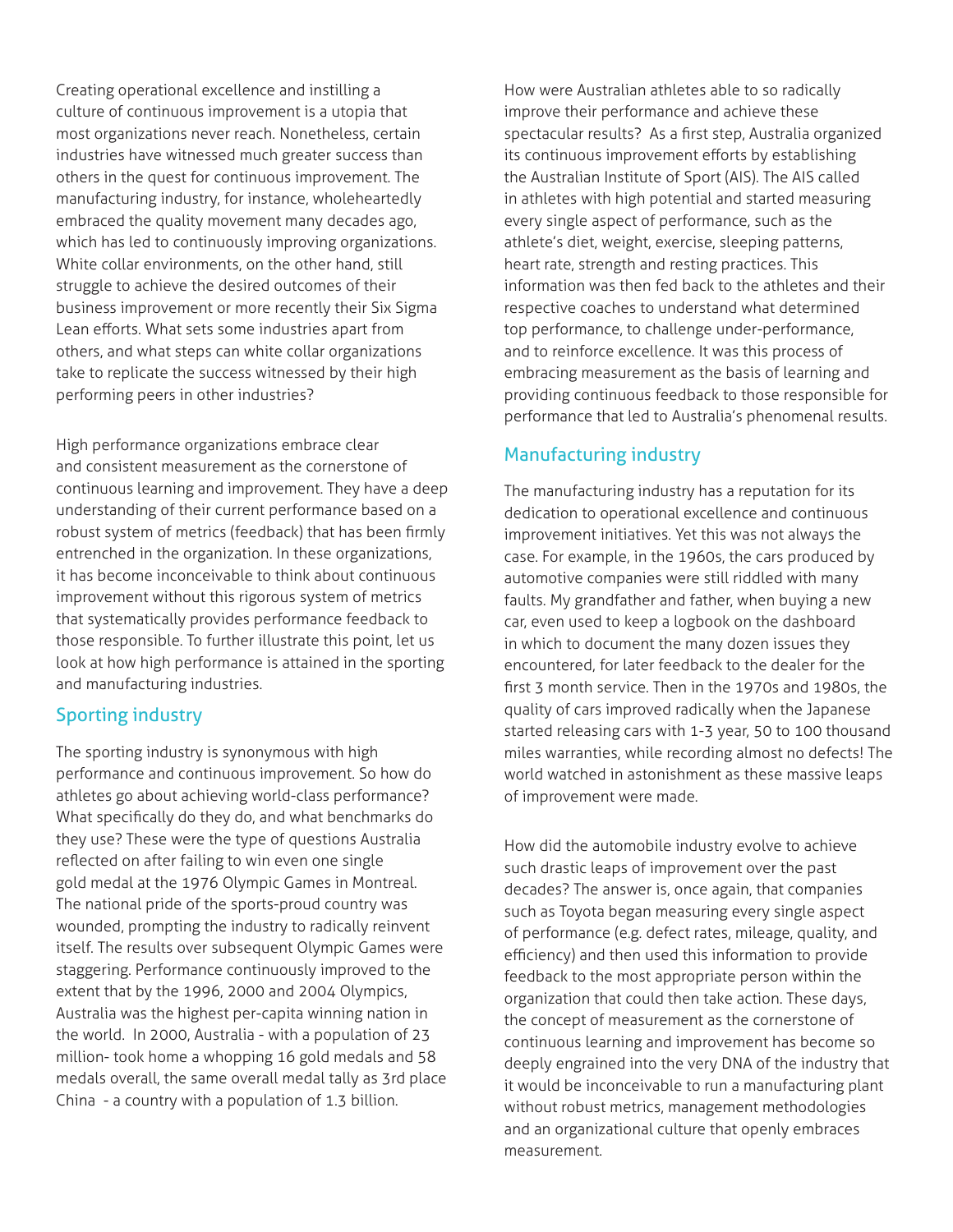### White collar environments

White collar environments are still struggling with their continuous improvement initiatives. From over 20 years of experience in introducing metrics systems into the back-and middle office of large institutions, I suggest there are three areas white collar organizations must address before they can achieve their operational excellence and continuous improvement objectives:

# Metrics

Managers must have metrics available to them. After all, how can you improve something when you don't even know what your current performance is? In the 1950s Drucker said "What gets measured, gets managed" and it is amazing to think that in most white collar operations today there is a lack of even basic metrics to continuously improve their business. In order to effectively manage and improve performance, managers must be equipped with the data that enables them to do so. Do you think Australian athletes could have improved their performance without constantly measuring it? Yet this is precisely what managers in white collar operations are expected to do: they are being asked to manage daily operations without being given the necessary information required to successfully do so.

Ask yourself this question: if your business is striving to be one of the best, and you are trying to instill a culture of continuous improvement, what would you recommend gets measured and continuously improved from the following list?

- Efficiency? Productivity?
- Capacity? What latent capacity exists and how can we use it?
- Error? What are our error rates?
- Waste?

How much waste is in our business and what is it costing?

#### • Throughput?

What is the "Value Component" of the work we produce?

- Skills & talent? Does our current state meet future needs?
- Quality? What is our quality rate/score?
- Service Quality? Is our service improving?
- Responsiveness? Are we meeting SLA? Are out cycle times improving?
- Culture? Do we have a culture of continuous improvement?
- Costs? Is our unit cost improving?

From countless workshops we conduct, managers consistently say they want to continuously improve on all the above aspects. Yet when we look at what metrics are currently in place in these organizations, we discover time and time again that virtually none of those factors are being measured.

## Management methodologies

Even if a robust metrics system has been put in place, managers must know what to do with the information in order to drive results. For example, if we want managers to use the latent capacity identified by the metrics system, we need to provide them with a forecasting methodology and interactive planning tool in order to take action. Providing them with metrics alone will not lead to sustainable and continuous improvement.

To enable managers to use data to improve team performance, their role must also drastically change. Rather than seeing themselves as superior technical resources that "do the work," managers need to see their prime role as that of a manager. More specifically, front-line managers should be spending approximately 80% of each day actively managing their teams based on the information they are receiving from the metrics. They should be asked to focus on management functions such as planning, managing capacity, improving processes, removing waste and building team cohesiveness.